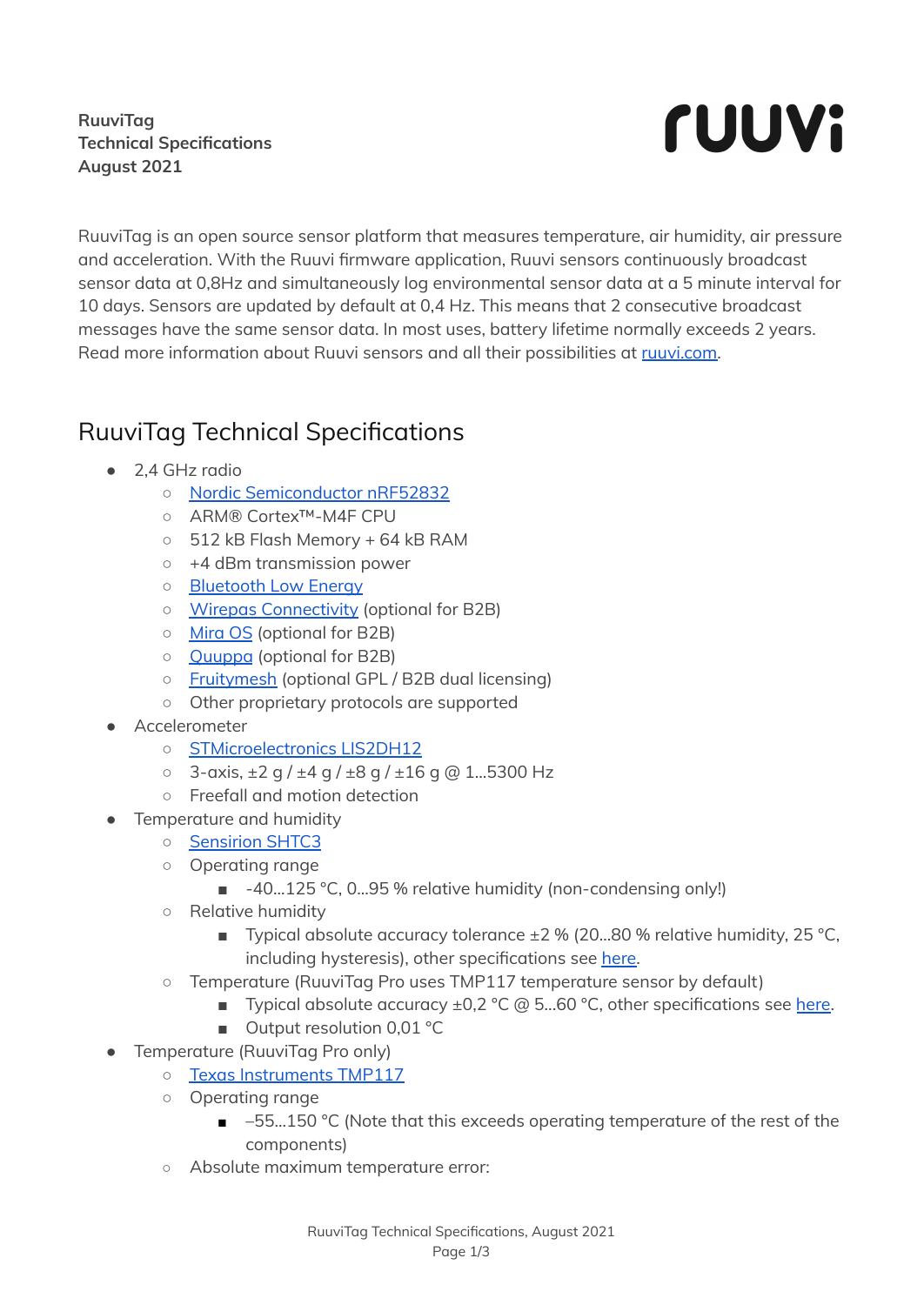- $\blacksquare$   $\pm 0.1$  °C (-20...50 °C)
- $\blacksquare$   $\pm 0.15 \,^{\circ}$ C (-40...70  $^{\circ}$ C)
- $\blacksquare$   $\pm 0.2$  °C (-40...100 °C)
- $\blacksquare$   $\pm 0.25$  °C (–55...125 °C)
- $\blacksquare$   $\pm 0.3$  °C (-55...150 °C)
- Output resolution: 0,0078°C
- Pressure
	- Infineon [DPS310](https://www.infineon.com/dgdl/Infineon-DPS310-DataSheet-v01_02-EN.pdf?fileId=5546d462576f34750157750826c42242)
	- Operating range 300...1200 hPa. Temperature: -40...85 °C.
	- Temperature
		- Typical absolute accuracy  $±0,5$  °C (not in use)
	- Accuracy:
		- **Typical absolute accuracy:**  $\pm 1$  **hPa (or**  $\pm 8$  **m)**
		- Relative accuracy:  $±0,06$  hPa (or  $±0.5$  m)
		- Output resolution:  $±0,002$  hPa (or  $±0.02$  m) in high precision mode.
- NFC™-A tag coil
	- $\circ$  Reading distance up to 5 cm (depending on the reader, 1 cm normally)
- **Battery** 
	- 1000 mAh Li/MnO2 CR2477 (RuuviTag)
	- 1000 mAh Li/MnO2 CR2477T (RuuviTag Pro)
	- User-replaceable
	- Up to 10 years theoretical battery life (depending on the software used)
	- Real-world runtime estimation up to 2-3 years with the Ruuvi standard firmware that broadcasts at 0,8 Hz @ +4 dBm and samples at 0,4 Hz
	- High and low temperatures can impact a battery lifetime
- **Expansion port (RuuviTag Pro only)** 
	- Ruuvi Connector expansion port is a standardised 8-pin FPC-cable connection compatible with all supported Ruuvi products
	- Specifications: [github.com/ruuvi/connector](https://github.com/ruuvi/connector)
- Absolute maximum operating temperature
	- -40...85 ºC (electronics and enclosure)
	- -40...85 ºC (CR2477T battery)
	- -20...70 ºC (CR2477 battery)
- **Button** 
	- 1 button (not accessible without opening the enclosure)
- Indicator lights
	- 2 LEDs (not visible outside the enclosure)
- **Diameter** 
	- 45 mm (circuit board)
	- 52 mm max (RuuviTag enclosure)
	- 78,3 mm max (RuuviTag Pro enclosure)
- Height
	- 12,5 mm (RuuviTag enclosure)
	- 15 mm (RuuviTag Pro enclosure)
- **Weight** 
	- 25 g total (RuuviTag, enclosure and battery included)